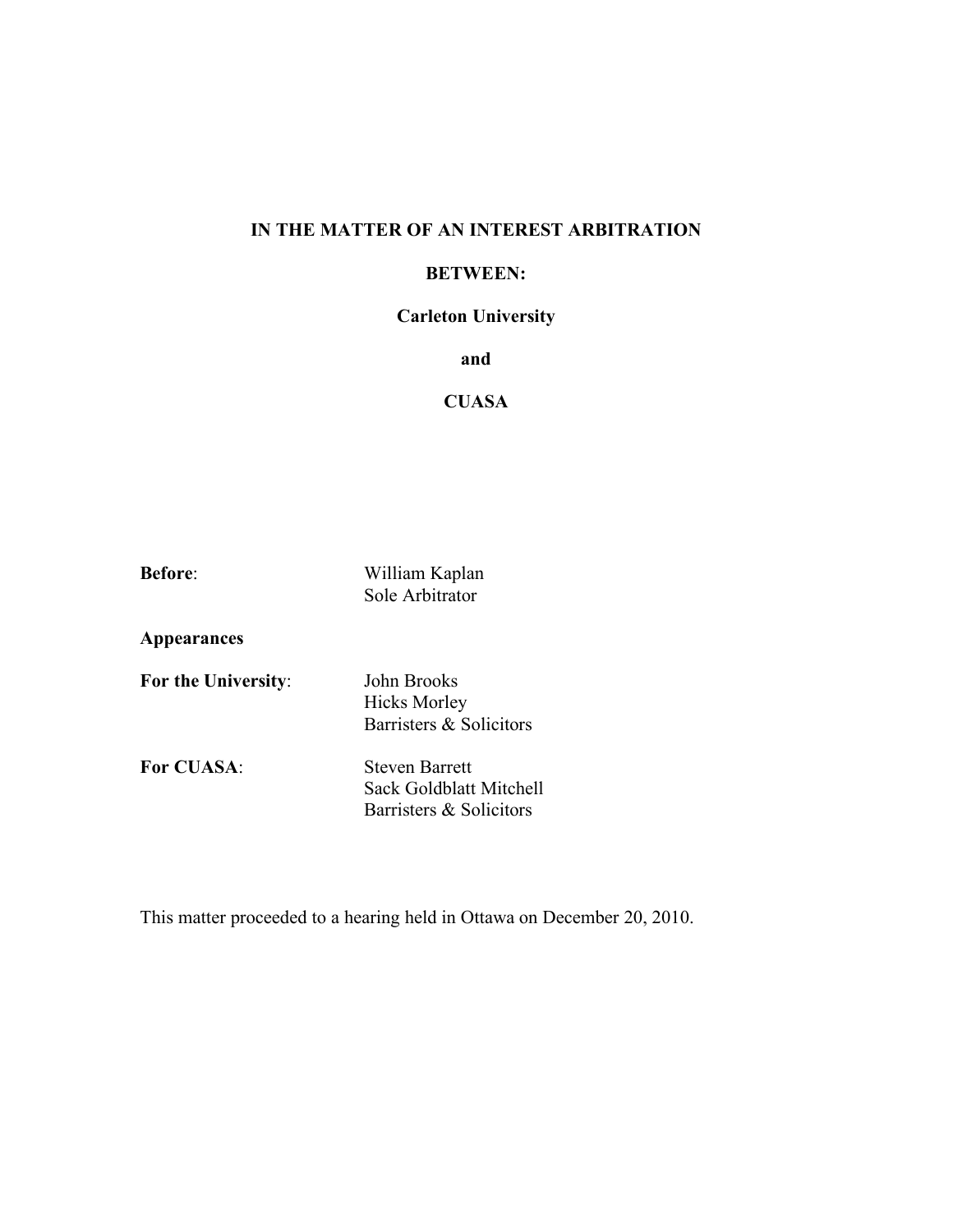### **Award**

The issues in dispute proceeded to a mediation on October 28, November 2, 6, 7 & 14, 2010. Unfortunately, a mediated resolution could not be achieved. The parties then agreed to substitute final and binding arbitration before me as sole arbitrator on all outstanding issues in lieu of arbitration under Article 34 of the Collective Agreement. Having carefully considered the submissions of the parties made before me on December 20, 2010, I direct as follows:

## **ATB**

| May 1, 2010        | 1.00%                     |
|--------------------|---------------------------|
| November $1,2010$  | $0.50\%$ (non-compounded) |
| May 1, 2011        | 1.00%                     |
| November $1, 2011$ | $0.50\%$ (non-compounded) |

# **Equity Adjustment**

| May 1, 2010      | \$375 |
|------------------|-------|
| November 1, 2010 | \$375 |
| May 1, 2011      | \$375 |
| November 1, 2011 | \$375 |

Summer School stipend and Retiree Teaching stipend to be increased by ATB and percentage equivalent of Equity Adjustment on May 1<sup>st</sup> of each year.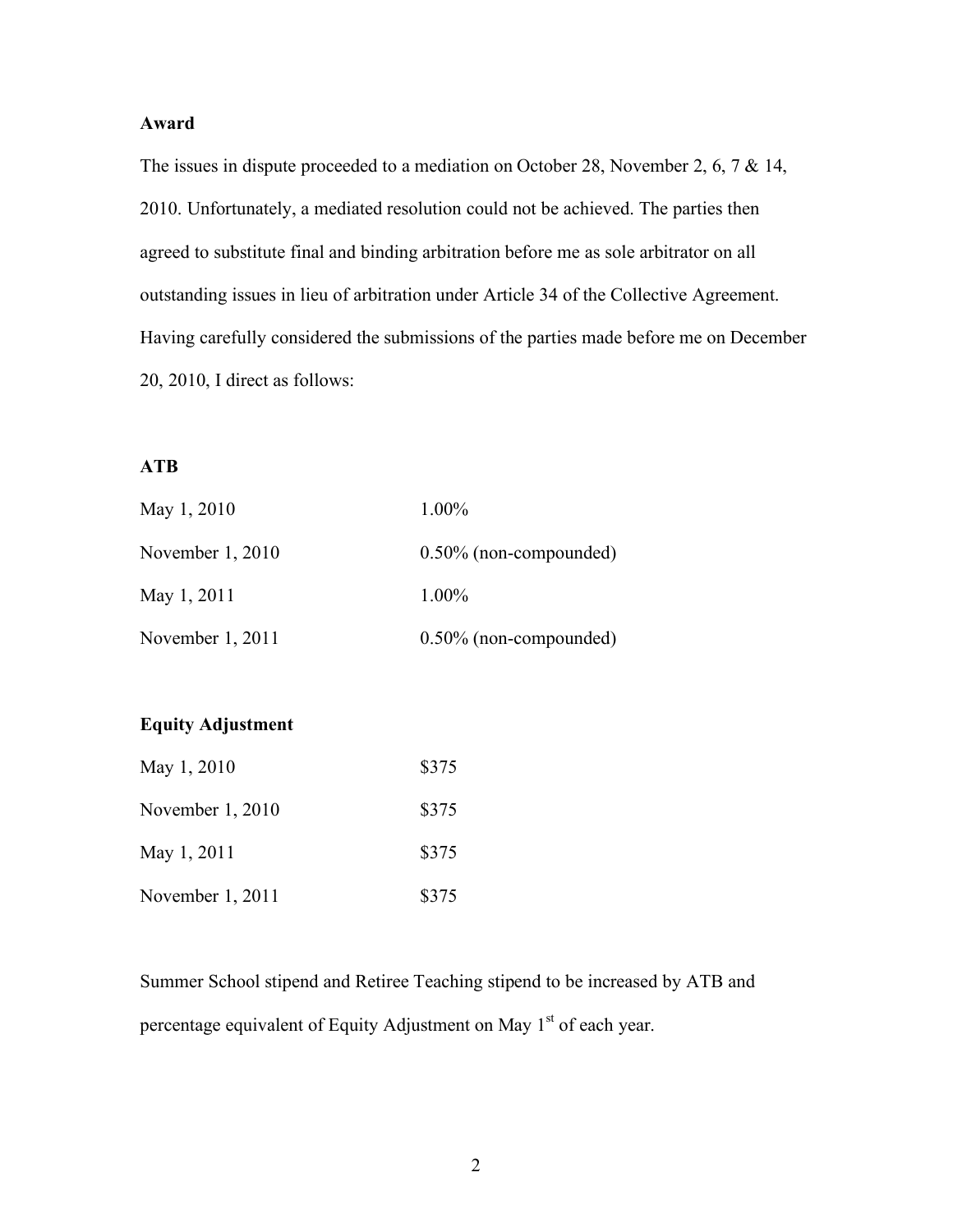## **CDI**

CDI to be implemented as per past practice. For clarity, the full year value of the flat dollar equity adjustment and percentage ATB's in each of 2010/2011 and 2011/2012 to be used to determine the increase to nominal salary as per the rules in Article 45. The parties to amend Article 45 accordingly.

#### **PER**

| May 1, 2010 | Increase by \$100. |
|-------------|--------------------|
| May 1, 2011 | Increase by \$100. |

#### **Librarians – Section Heads**

Issues regarding Term, Duties, Appointment Process and Stipends to be referred to a joint committee with three members appointed by the University and three members appointed by CUASA. The joint committee to meet and make recommendations to the JCAA by May 1, 2011. If recommendations have not been made and/or accepted by both parties, either party may, any time after May 1, 2011, refer any outstanding issues to arbitration. The arbitrator will have the jurisdiction to make an award on the outstanding issues, including retroactivity, if any, to May 1, 2010.